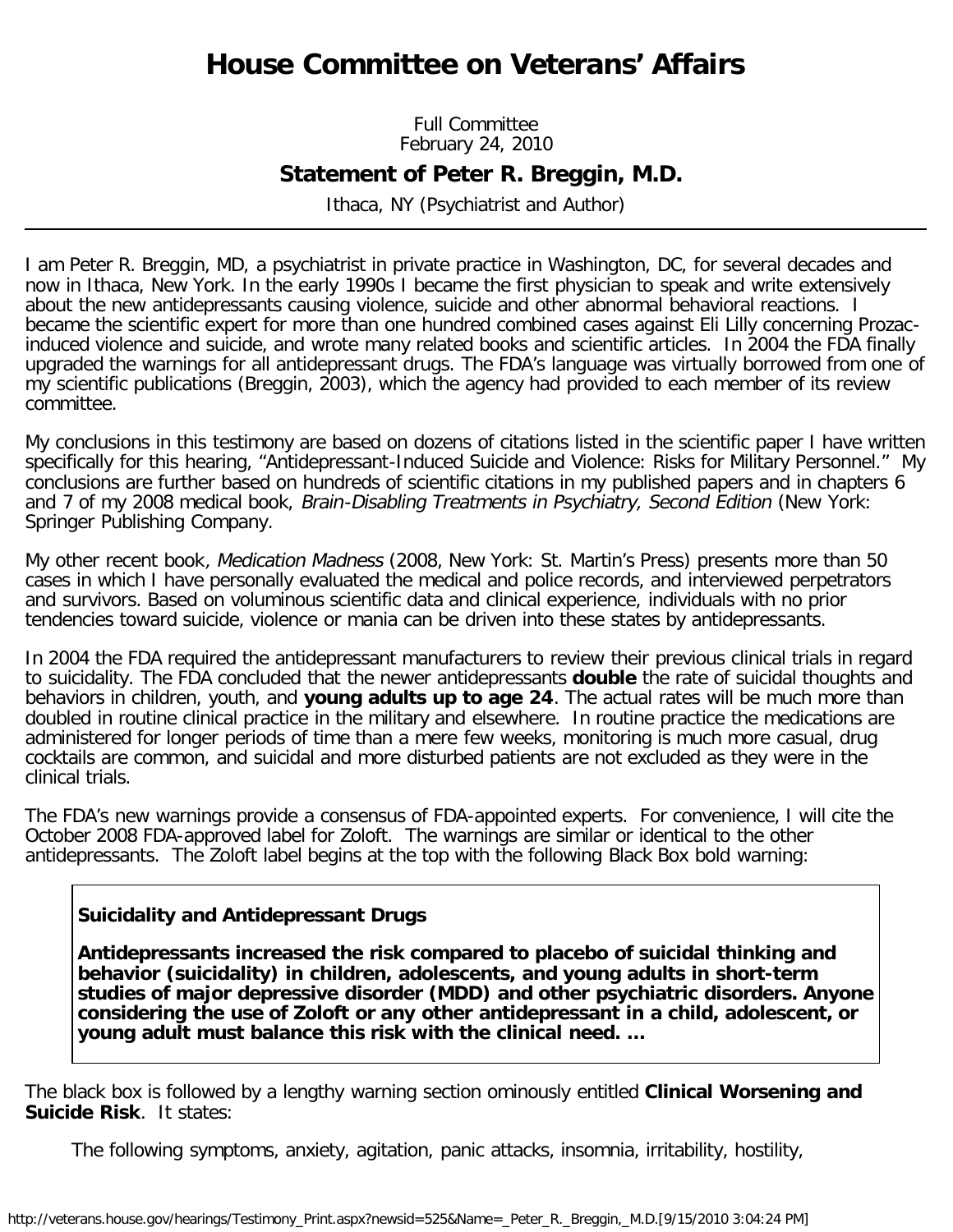aggressiveness, impulsivity, akathisia (psychomotor restlessness), hypomania, and mania, have been reported in adult and pediatric patients being treated with antidepressants for major depressive disorder as well as for other indications, both psychiatric and nonpsychiatric.

For emphasis, the FDA repeats this array of dangerous symptoms throughout the label. Note the specific mention of irritability, hostility, aggressiveness, and impulsivity—a prescription for violence as well as suicide, especially in already stressed and heavily armed soldiers.

Federal regulations require that these warnings must be based on "reasonable evidence of a causal association with a drug."

The FDA-approved label concludes with a Medication Guide that prescribers are advised to give and discuss with patients and their families. The guide lists the following risks associated with the drugs.

- thoughts about suicide or dying
- attempts to commit suicide
- new or worse depression
- new or worse anxiety
- feeling very agitated or restless
- panic attacks
- trouble sleeping (insomnia)
- new or worse irritability
- acting aggressive, being angry, or violent
- acting on dangerous impulses
- an extreme increase in activity and talking (mania)
- other unusual changes in behavior or mood

Meanwhile, the efficacy of these drugs is in doubt for both children and adults. Under FDA regulations, pharmaceutical companies can cherry pick their studies to find only two that show minimal effectiveness. However, antidepressants do not prove effective compared to placebo when **all** controlled clinical trials conducted for the FDA are included in a meta-analysis.

As you may discover today, medical and psychiatric organizations that rely very heavily on financial support from the pharmaceutical industry have unconscionably resisted and even dismissed the FDA's warnings, and all the science behind them.

In conclusion, there is overwhelming evidence that the newer antidepressants commonly prescribed in the military can cause or worsen suicidality, aggression, and other dangerous mental states. There is a strong probability that the documented increase in suicides in the military, as well as any increase in random violence among soldiers, is caused or exacerbated by the widespread prescription of antidepressant medication.

Little will be lost and much will be gained by curtailing the prescription of antidepressants in the military. The military instead should rely upon the newly developed psychological and educational programs described by Dr. Bart Billings at today's hearing.

#### **Antidepressant-Induced Suicide and Violence: Risks for Military Personnel**

#### **By Peter R. Breggin, M.D.[\[\\*\]](#page-16-0) Ithaca, New York**

#### <span id="page-1-0"></span>**I. Introduction**

Evidence pertaining to violence and suicide induced by the newer antidepressants has been growing for years (Breggin and Breggin, 1994; Teicher et al., 2003). Recently public concern has been expressed about the increased prescription of psychiatric medications, especially antidepressants, to military personnel (Thompson, 2008). At the same time, the military has voiced concern about escalating rates of suicide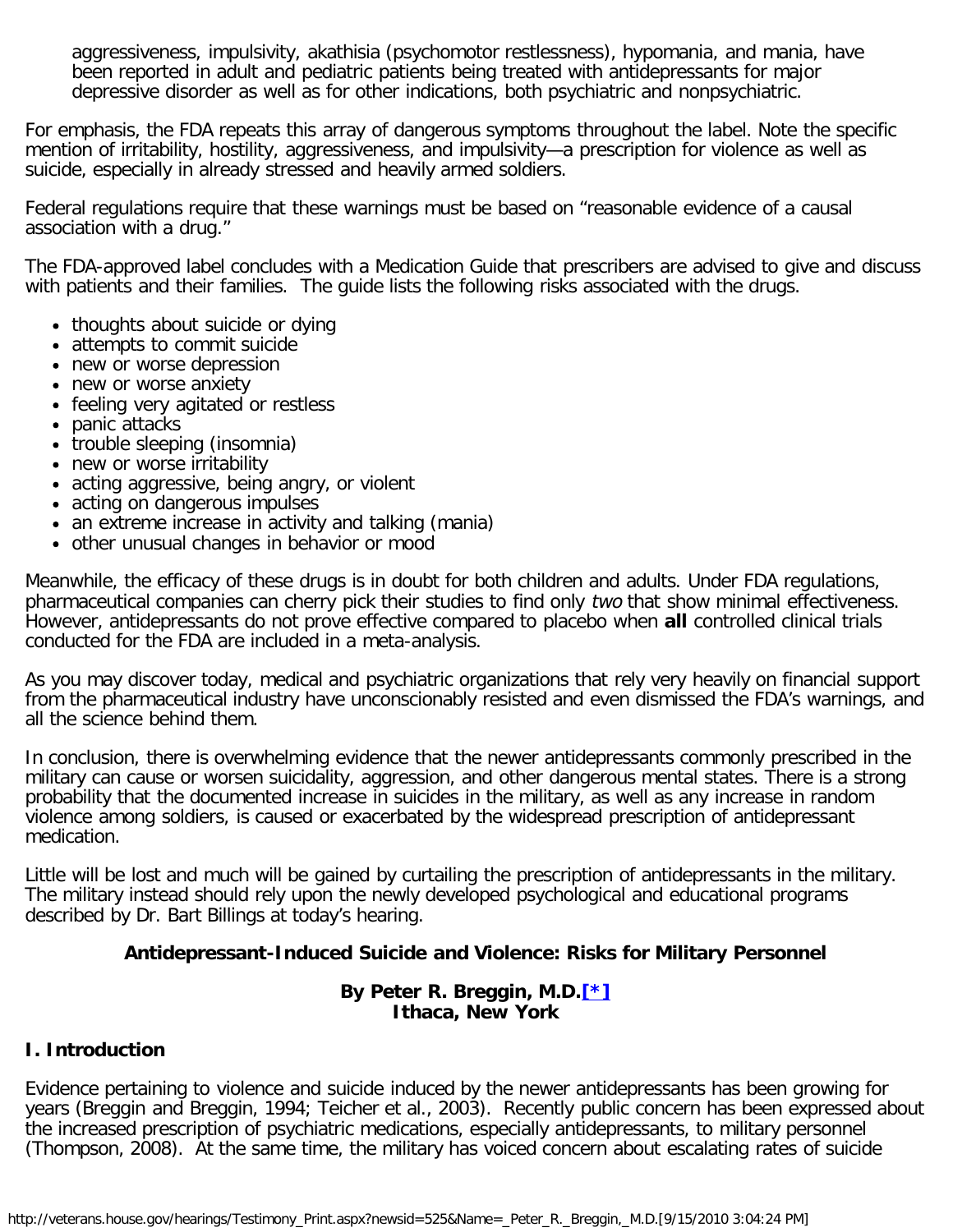among active duty soldiers (Lorge, 2008). At a military conference on combat stress, this author pointed to an association between increasing rates of antidepressant prescription and increasing rates of suicide in the military (Breggin, 2009).

This paper focuses on evidence that antidepressants frequently cause suicide, violence and manic-like symptoms of over-stimulation—and therefore present a serious hazard when given to military personnel. Studies with children will be included, because they commonly involve youth up to age 17 or 18 and because medication risks for all age groups often show up first or most obviously among children.

# **II. Research Leads to FDA Label Changes for the Newer Antidepressants**

# **A. FDA Label Changes**

Because of concerns about reported cases of suicide in association with the newer antidepressants, the FDA required a re-evaluation of all controlled clinical trials conducted on children and youth during the FDA approval process. The selective serotonin reuptake inhibitor (SSRI) antidepressants were re-evaluated including fluoxetine (Prozac), fluvoxamine (Luvox), paroxetine (Paxil), sertraline (Zoloft), citalopram (Celexa) and escitalopram (Lexapro). In reports issued by the FDA (e.g., Food and Drug Administration, March 22, 2004d) four other potentially stimulating antidepressants were found to produce similar adverse behavioral and mental effects and were included in the group: venlafaxine (Effexor), mirtazapine (Remeron), bupropion (Wellbutrin or Zyban) and nefazodone (Serzone). The study included 4582 patients in 24 trials (Hammad et al., 2006). The meta-analysis found that the risk of suicidal ideation and behaviors was doubled for children and youth taking the antidepressants compared to placebo (4 percent versus 2 percent) (Food and Drug Administration, October 15, 2004a). The eventual label changes, however, were applied to all antidepressants, including older ones where no new evidence was available.

To illustrate the FDA-mandated label changes, the following excerpts are taken from the Zoloft (sertraline) label as of October 2008 (see attachments for complete label). Identical or nearly identical warnings and information can be found in all antidepressants labels, most of which appear in the Physicians' Desk Reference. A Black Box at the top of the label warns about the increased risk of suicidal behavior in children and youth, and also young adults ages 18-24, which includes many young soldiers.

<span id="page-2-0"></span>The Zoloft label begins with the following Black Box Warning:  $[1]$ 

#### **Suicidality and Antidepressant Drugs**

**Antidepressants increased the risk compared to placebo of suicidal thinking and behavior (suicidality) in children, adolescents, and young adults in short-term studies of major depressive disorder (MDD) and other psychiatric disorders. Anyone considering the use of Zoloft or any other antidepressant in a child, adolescent, or young adult must balance this risk with the clinical need. …**

The Black Box Warning provides additional information. Then the label continues with an elaborate **WARNINGS** section subtitled, **Clinical Worsening and Suicide Risk**, which contains the following statement:

**There has been a long-standing concern, however, that antidepressants may have a role in inducing worsening of depression and the emergence of suicidality in certain patients during the early phases of treatment. Pooled analyses of short-term placebo-controlled trials of antidepressant drugs (SSRIs and others) showed that these drugs increase the risk of suicidal thinking and behavior (suicidality) in children, adolescents, and young adults (ages 18-24) with major depressive disorder (MDD) and other psychiatric disorders.**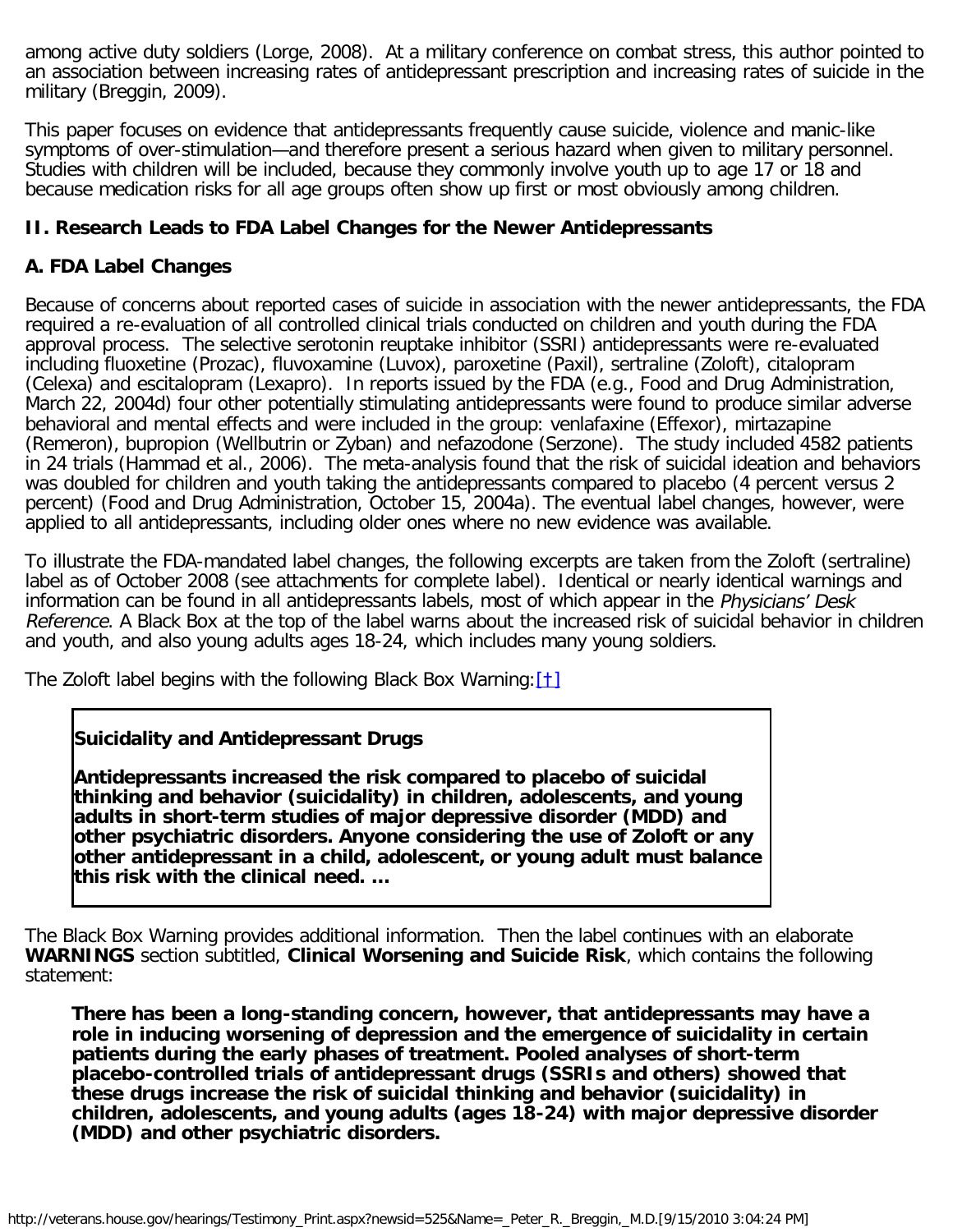This section continues with a specific warning about the increased risk of medication-induced suicidality during "the initial few months of a course of drug therapy, or at times of doses changes, either increases or decreases." It then describes an activation or stimulant-like array of adverse effects:

The following symptoms, anxiety, agitation, panic attacks, insomnia, irritability, hostility aggressiveness, impulsivity, akathisia (psychomotor restlessness), hypomania, and mania, have been reported in adult and pediatric patients being treated with antidepressants for major depressive disorder as well as for other indications, both psychiatric and nonpsychiatric.

Note the specific mention of "irritability, hostility, aggressiveness, impulsivity"—a virtual prescription for causing suicide and violence, especially in an already stressed individuals, including soldiers.

Further in the section on **Clinical Worsening and Suicide Risk**, this FDA-approved label recommends information that the prescriber should share with patients and caregivers. It repeats the array of dangerous stimulant or activation symptoms described above.

A section titled **Discontinuation of Treatment with Zoloft** describes similar dangers associated with stopping or withdrawing from Zoloft and the other newer antidepressants, including "dysphoric mood, irritability, agitation… anxiety, confusion… lethargy, emotional lability, insomnia, and hypomania."

Under the heading **Information for Patients** the label addresses the importance of informing patients about all of these risks. In this section, the FDA-approved label once again warns about **Clinical Worsening and Suicide Risk** and again describes the activation syndrome, including "the emergence of anxiety, agitation, panic attacks, insomnia, irritability, hostility, aggressiveness, impulsivity, akathisia (psychomotor restlessness), hypomania, mania, other unusual changes in behavior, worsening of depression, and suicidal ideation, especially early during antidepressant treatment and when the dose is adjusted up or down." It warns "families and caregivers of patients should be advised to look for the emergence of such symptoms on a day-to-day basis, since changes may be abrupt. Such symptoms should be reported to the patient's prescriber or health professional, especially if they are severe, abrupt in onset, or were not part of the patient's presenting symptoms. Symptoms such as these may be associated with an increased risk for suicidal thinking and behavior and indicate a need for very close monitoring and possibly changes in the medication."

The probability that these warnings will be given to military personnel is not high, and of course their families will often be unavailable to monitor them.

A Medication Guide appears at the end of the label. The label states, "The prescriber or health professional should instruct patients, their families, and their caregivers to read the Medication Guide and should assist them in understanding its contents." The Medication Guide is not restricted to any age group. Its application to all ages was confirmed in a communication from the FDA's Senior Regulatory Project Manager, Division of Psychiatric Products to attorney Don Farber in 2008, which stated, "In 2007, FDA revised the MG [Medication Guide] to expand the age range to all patients. … The revised MG was approved for all antidepressants in July and August 2007" (Grewal, 2008).

The Medication guide gives specific guidance about identifying danger signs associated with the use of antidepressants:

#### **Call a healthcare provider right away if you or your family member has any of the following symptoms especially if they are new, worse, or worry you:**

- thoughts about suicide or dying
- attempts to commit suicide
- new or worse depression
- new or worse anxiety
- feeling very agitated or restless
- panic attacks
- trouble sleeping (insomnia)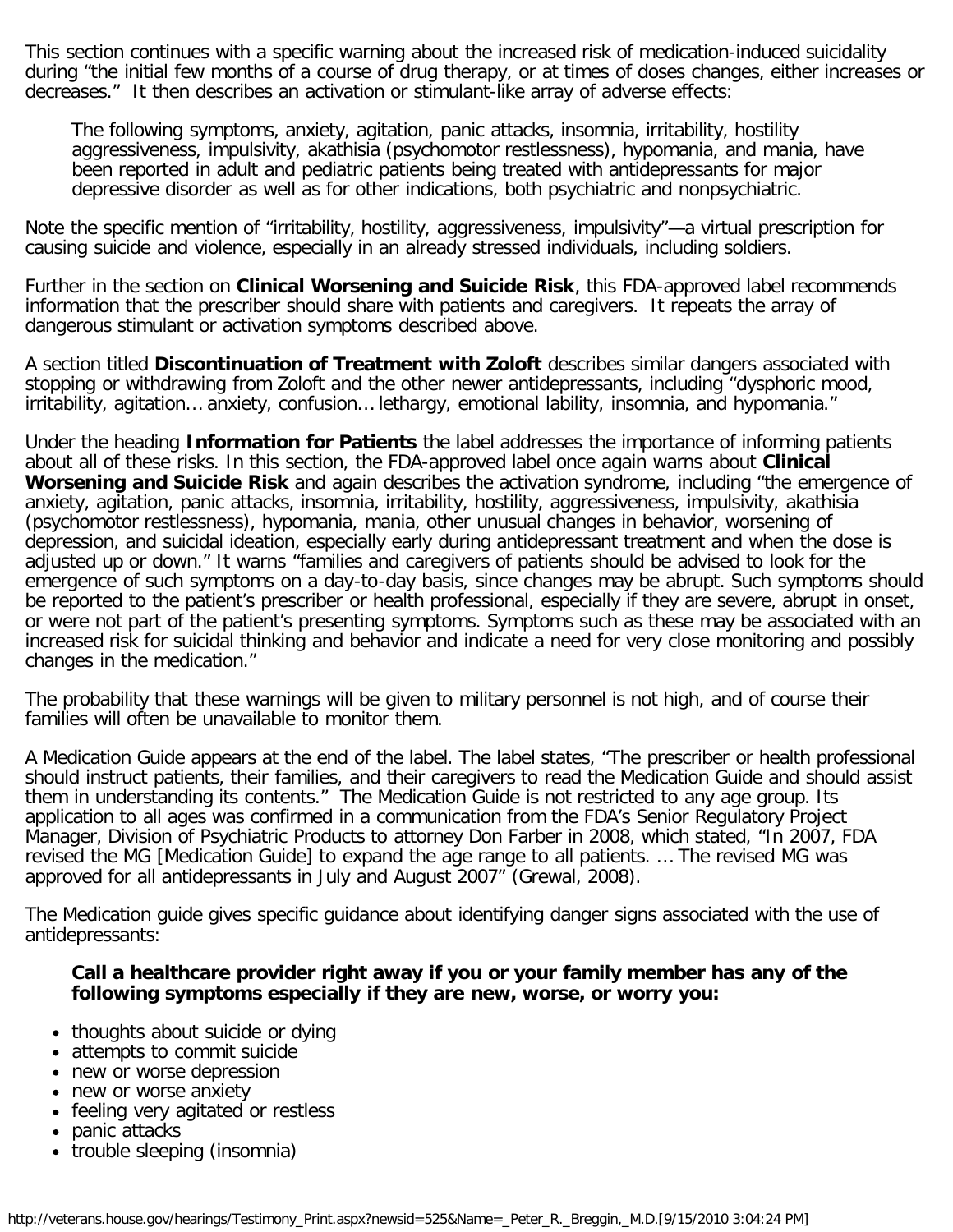new or worse irritability

- acting aggressive, being angry, or violent
- acting on dangerous impulses
- an extreme increase in activity and talking (mania)
- other unusual changes in behavior or mood

#### **To add to the risks, all of the above symptoms can occur when the dose is reduced or stopped. Withdrawal from antidepressants is very dangerous and must be done carefully and with supervision (Zoloft label; Breggin, 2008a&b).**

Once again note the array of dangerous adverse reactions, including not only suicide but many emotional and behavior reactions that would be especially hazardous in a soldier, including, "feeling very agitated or restless," "new or worse irritability," "acting aggressive, being angry, or violent," and "acting on dangerous impulses "

# **B. Canadian Drug Regulatory Changes**

On June 3, 2004, before the FDA issued its formal label changes, Health Canada (the Canadian drug regulatory agency) issued an Advisory for all of the newer antidepressants, including Zoloft, emphasizing the risk of both "harm to self" and "harm to others" in children and adults taking these drugs.

#### **After consultations with Health Canada, Pfizer also upgraded its warnings for Antidepressant-Induced Suicide and Violence: Risks for Military Personnel**

Zoloft on May 26, 2004. In a black boxed warning under the rubric "Adult and Pediatrics: Additional data," the company warns about the risk of "self-harm or harm to others." It too describes an activation or stimulant like array of drug-induced symptoms: "The agitation-type events include: akathisia, agitation, disinhibition, emotional lability, hostility, aggression, depersonalization. In some cases, the events occurred within several weeks of starting treatment."

# **III. Confirmation from the** Diagnostic and Statistical Manual of Mental Disorders

The official American Psychiatric Association Diagnostic and Statistical Manual of Mental Disorders (2000) is considered a consensus document drawing on current expertise in psychiatry. It is the most commonly used authority in the field and provides the official diagnostic system. In the section on mania and elsewhere, it makes clear that antidepressants can cause all the symptoms and behaviors associated with mania: "Symptoms like those seen in a Manic Episode may also be precipitated by antidepressant treatment such as medication..." (p. 361). Symptoms and behaviors associated with mania, including the medicationinduced disorder, emphasize high-risk behaviors: "criminal" behavior, "antisocial" behavior, "irritability, particularly when the person's wishes are thwarted," "assaultive behavior," "physically assaultive" behavior, "physically threatening" behavior, "suicidal" behavior, and shifts from anger to depression (pp. 359-261). By causing mild to severe degrees of manic behavior, antidepressants can cause suicide, violence and a wide variety of antisocial behaviors.

The official diagnostic manual also makes clear that SSRI antidepressants can cause akathisia, including suicide, aggression, and worsening of psychosis or behavioral dyscontrol (American Psychiatric Association, 2000, p. 801).

# **IV. Overview of Scientific Studies**

# **A. Antidepressant-Induced Suicidality in Children and Adults**

In addition to the studies done under the auspices of the FDA (above), a large body of research confirms an increased risk of suicidality in children and adults (of all ages) when taking antidepressants. Aursnes et al. (2005) located unpublished data on adult controlled clinical trials not previously available for a total of 16 studies in which Paxil had been randomized against placebo. They found a statistically significant 7 suicide attempts among patients taking Paxil and 1 among patients receiving placebo. They concluded, "Our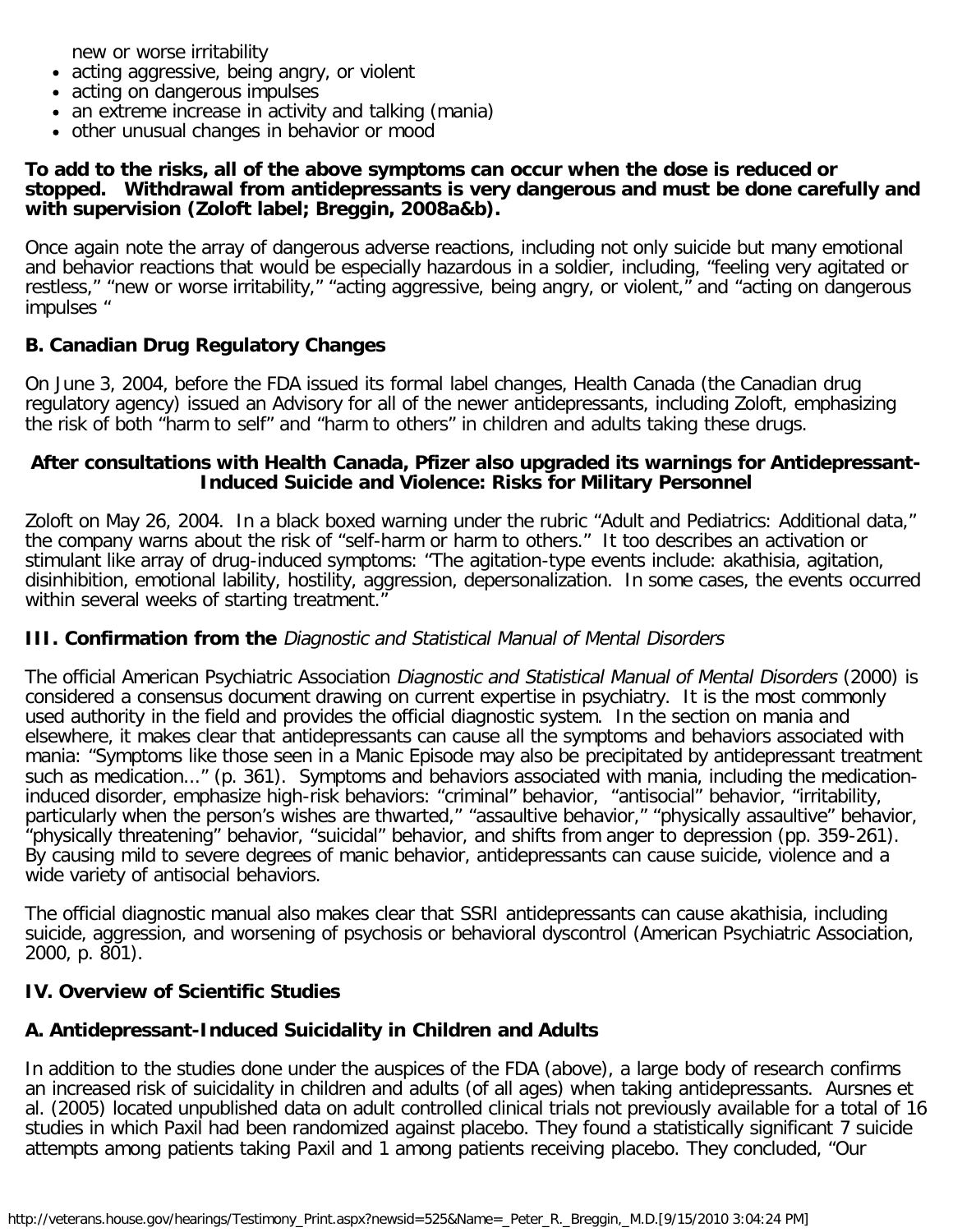findings support the results of recent meta-analyses. Patients and doctors should be warned that the increased suicidal activities observed in children and adolescents taking certain antidepressant drugs may also be present in adults."

Fergusson et al. (2005) searched the adult literature and found 702 randomized clinical trials (87,650 patients) comparing an SSRI to placebo or an active non-SSRI control medication. They found a statistically significant increased risk of suicide attempts on SSRIs compared to placebo.

Donovan, Kelleher, Lambourn, and Foster (1999) found a significantly increased rate of suicide among adult patients treated with SSRIs compared to those treated with tricyclic and other antidepressants. The large British study involved 222 suicides.

Donovan, Clayton, Beeharry, Jones, Kirk, Waters, et al. (2000) conducted a prospective study of 2776 consecutive cases of deliberate self-harm in individuals age seventeen and older who were seen at the emergency department of a British infirmary. The relative incidence of deliberate self-harm was significantly higher (P<0.001) in patients who were prescribed the SSRIs fluoxetine, paroxetine, and sertraline compared to patients who were prescribed older more sedating antidepressants.

Jick, Dean and Jick (1995) conducted an epidemiological study of reports from general practices (primary care) in the United Kingdom involving 172,598 adult patients who had been given at least one prescription for antidepressants. Even after taking into account a past history of suicidal behavior and other variables, fluoxetine remained twice as likely to be associated with suicide as older more sedating antidepressants.

Frankenfield, Baker, Lange, Caplan and Smialek (1994) conducted a retrospective case review of all deaths in Maryland where either fluoxetine or tricyclic antidepressants were forensically detected. The study covered a three and one-half year period of time and found a statistically significant increase in violent suicides in association with fluoxetine (65 percent versus 23 percent).

Under guidance from the FDA, GlaxoSmithKline conducted "a new meta-analysis … of suicidal behavior and ideation in placebo-controlled clinical trials of paroxetine in adult patients with psychiatric disorders…" (GlaxoSmithKline, 2006, p. 1). The company found a statistically significant increase in suicidal behavior in adults of all ages treated with Paxil for Major Depressive Disorder.

In a non-controlled study of suicide attempt cases admitted to a psychiatric unit in a general hospital, suicide attempt cases were more likely to have received antidepressants and benzodiazepines than nonsuicide cases. The study noted the possibility that antidepressants and benzodiazepines "can induce, worsen or precipitate suicidal behavior in some patients…" (Raja et al., 2009, p. 37). It advised warning patients of the risk.

A study of 1,255 suicides in 2006 in Sweden (95 percent of all suicides in the country) examined the frequency of psychiatric medication usage up to 180 days before death (Ljung et al., 2009). The study reported that 32 percent of Scandinavian men and 52 percent of Scandinavian women filled a prescription for antidepressants in the 180 days prior to death by suicide.

A retrospective study examined the suicide rates among 887,859 VA patients treated for depression between April 1, 1999, and September 30, 2004. It focused on twelve-week periods after various events including hospitalization and antidepressant starts or dose changes. The authors found that "completed suicide rates were approximately twice the base rate following antidepressant starts in VA clinical settings" (Valenstein et al., 2009).

Juurlink et al. (2006) reviewed more than 1,000 cases of actual suicides in the elderly and found that during the first month of treatment the SSRI antidepressants were associated with nearly a five-fold higher risk compared to other antidepressants.

Fisher, Kent and Bryant (1995) conducted a phone survey of pharmacy patients taking various antidepressants and found a higher rate of suicidality on SSRIs.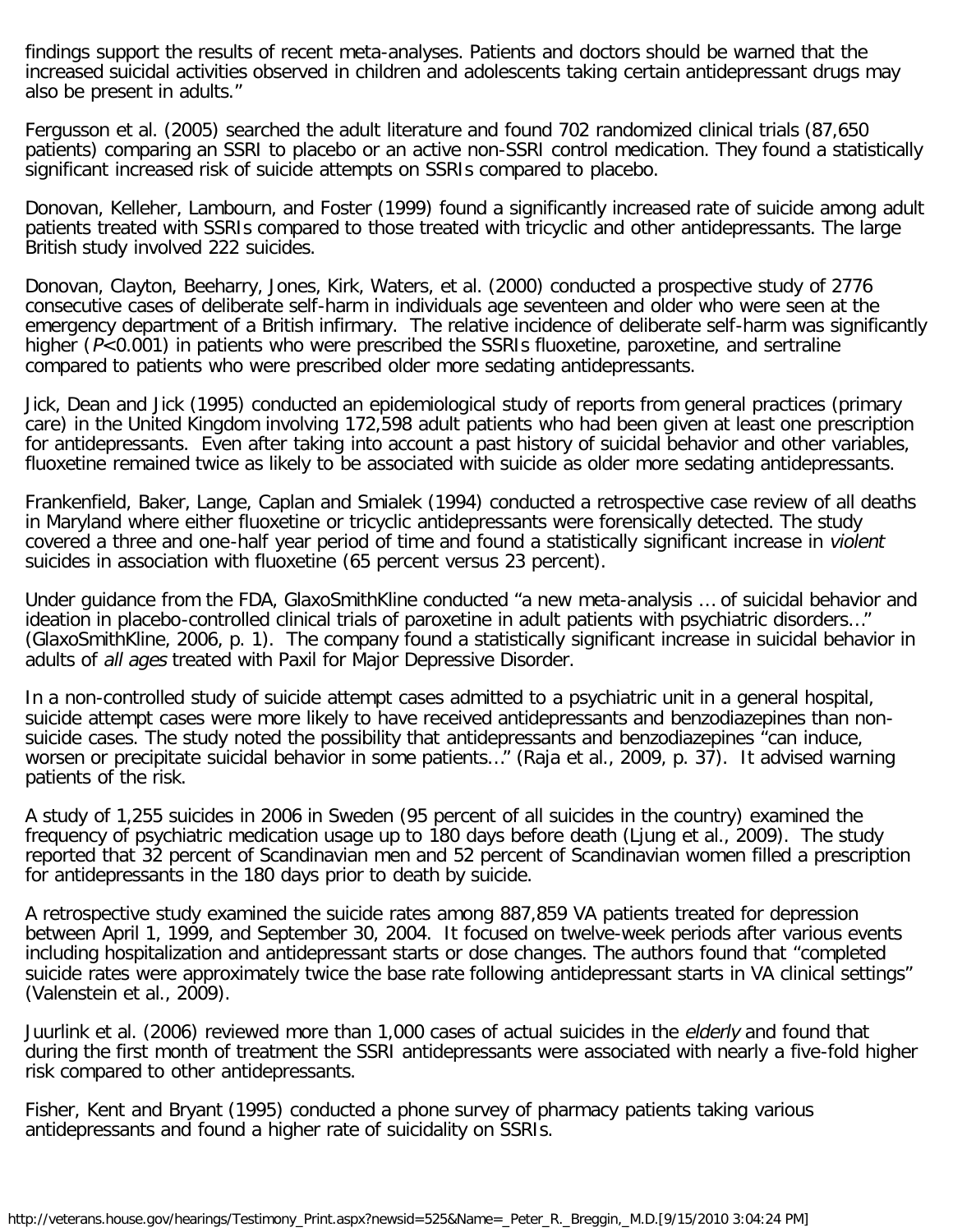The studies in this section confirm that the risk of antidepressant suicidality is not limited to children, youth, and young adults, but encompasses all ages.

### **B. Antidepressant-Induced Mania in Adults**

A considerable body of research demonstrates that the newer antidepressants frequently cause mania. Preda, MacLean, Mazure, and Bowers (2001) carried out a retrospective study of 533 adult psychiatric hospital admissions over a fourteen-month period and found that 43 (8.1 percent) could be attributed to antidepressant-induced mania and/or psychosis. Morishita and Arita (2003) carried out a retrospective review of 79 patients treated for depression with paroxetine and found that 7 (8.6 percent) developed hypomania or mania.

Howland (1996) examined approximately 184 adult patients treated at a university clinic and hospital with SSRIs, including fluoxetine, paroxetine, and sertraline. He identified 11 cases (6 percent) of SSRI-induced mania, mostly severe.

Ebert et al. (1997) carried out a prospective study of 200 adult inpatients over a total of 8200 treatment days with the SSRI Luvox. Fourteen patients (17 percent) developed hypomania and some became potentially suicidal or dangerous.

Levy et al. (1998) carried out a blind retrospective chart assessment of 167 adult patients with anxiety disorders. They reported, "Five patients (2.99 percent) were identified as having an episode of antidepressant-associated mania within 3 months of initiation of treatment."

Martin et al. (2004) used a national database of more than 7 million privately insured individuals, aged 5-29 years, to find new diagnoses of bipolar illness made in association of antidepressant treatment. They found a statistically significant correlation between exposure to antidepressants and a subsequent diagnosis of bipolar disorder.

Individual who already have a tendency to become manic have vastly increased risk of mania when exposed to SSRI antidepressants (Henry et al., 2001; Ghaemi et al., 2000) with rates that exceed 20 percent.

The SSRI antidepressants pose a very serious, indeed an extreme, risk of causing mania in patients with and without a prior history of manic-like symptoms. This alone should contraindicate their use among active duty soldiers.

#### **C. Antidepressant-Induced Aggression in Adults**

Studies of antidepressant-induced mania often cite cases of violence. In addition, Healy et al. (2006) evaluated controlled clinical trial data produced by GlaxoSmithKline (2006a) concerning Paxil and found an increased rate of hostility for children and adults taking the medication. Healy (2000) conducted a randomized double-blind crossover study comparing the effects of sertraline (Zoloft) to a non-SSRI antidepressant (reboxetine) in a group of healthy volunteers. Many of the 20 individuals developed adverse mental and neurological effects while taking the sertraline and two became severely disturbed with tendencies toward suicidal and violent behavior.

The FDA conducted an unpublished epidemiological study comparing fluoxetine to trazodone in regard to spontaneous reports concerning hostility and intentional injury (Food and Drug Administration, 1991; available on www.breggin.com). Ever after the greater number of prescriptions for fluoxetine were factored in, fluoxetine had a higher frequency of reports for aggressive and violent behavior.

In a phone survey of pharmacy patients taking antidepressants, Fisher, Bryant and Kent (1993) compared fluoxetine with a more sedating antidepressant, trazodone. They concluded that fluoxetine caused "a higher incidence of psychologic/psychiatric adverse clinical events, including delusions and hallucinations, aggression, and suicidal ideation" (p. 235).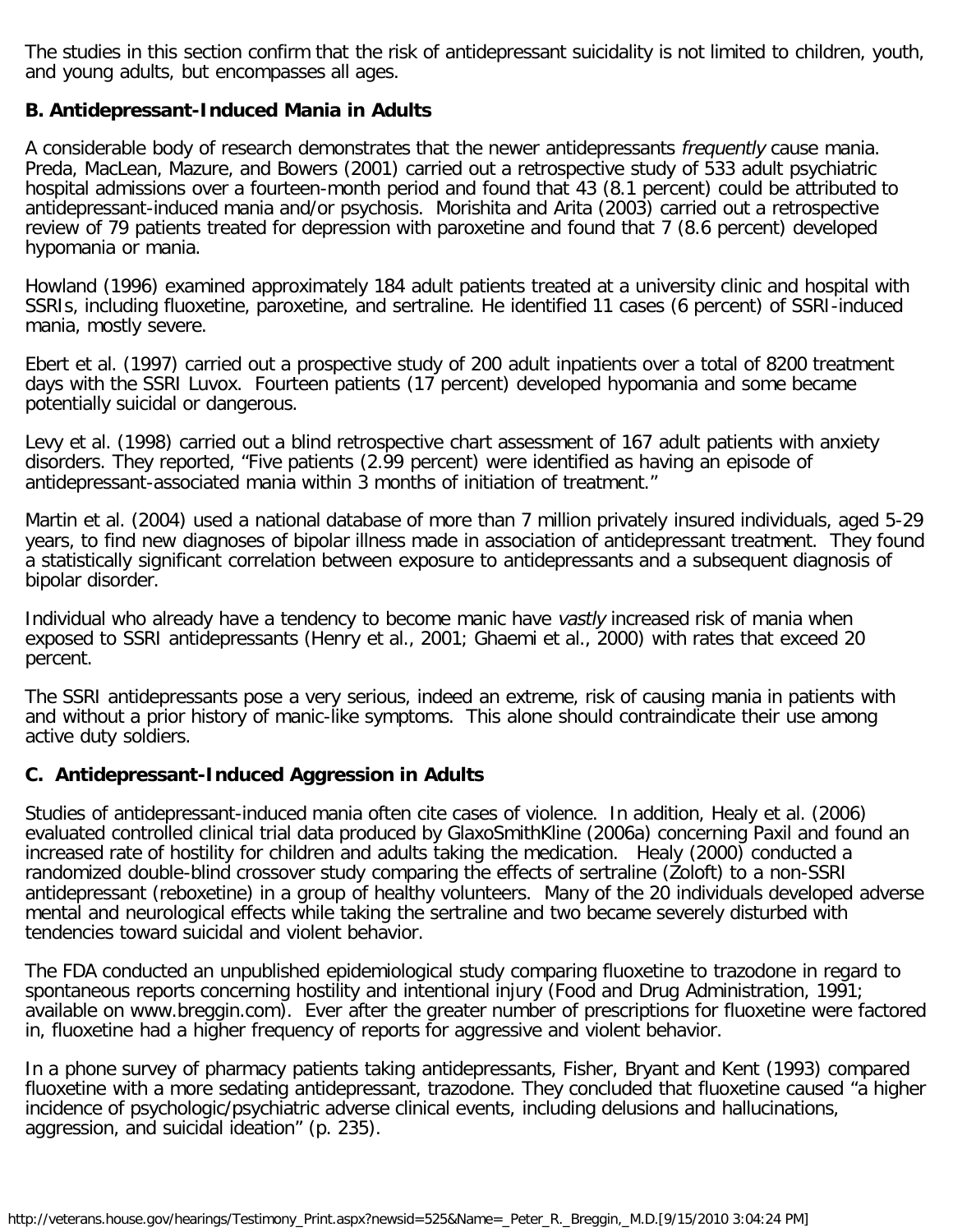# **D. SSRI-Induced Apathy Syndrome in Adults**

The mixture of apathy and disinhibited aggressiveness reported by Healy and others is found in a portion of patients who act uncharacteristically violent as a result of taking SSRIs (Breggin, 2008a&b). Hoehn-Saric, Lipsey and McLeod (1990) describe "Apathy and Indifference in Patients on Fluvoxamine and Fluoxetine, including apathy, indifference, loss of initiative and disinhibition with and without hypomania in five patients.

Antidepressant-induced apathy has become sufficiently common to be described in the American Psychiatric Press Textbook of Psychiatry (Marangell et al., 2003; also see Marangell et al., 1999). Patients who become apathetic lose their ability to care about others and may have an increased tendency toward both suicide and violent (Breggin, 2008b).

# **E. A Broad Range of Adverse Behavioral Effects in Children and Youth**

Studies of children often include youth as old as age seventeen or eighteen. There are many studies confirming suicidality and aggression in children and youth (see earlier in this report and Breggin, 2008b). Also, children are often more sensitive to drugs and are more likely to display adverse effects that will also appear with less frequency in adults.

Researchers at Clinical and Research Program in Pediatric Psychopharmacology at the Massachusetts General Hospital and Harvard Medical School systematically evaluated 82 charts of children and adolescents treated with SSRIs for depressive or OCD symptoms over a mean period of 26.9 months (Wilens et al., 2003). Psychiatric Adverse Events (PAEs) were found in 22 percent, "most commonly related to disturbances in mood." Remarkably, "Re-exposure to an SSRI resulted in another PAE in 44 percent (n=13) of the group." Of the 82 children, 21 percent developed mood disorders, including 15 percent who became irritable, 10 percent who became anxious, 9 percent who became depressed, and 6 percent who became manic. In addition, 4 percent of the children became aggressive. Sleep disorders afflicted 35 percent of the children, including 23 percent *drowsy* and 17 percent *insomnia*. Finally, 10 percent became *psychotic!* 

Go et al. (1998) reviewed the cases of 40 youths, ages 12-18, treated with antidepressants for OCD. Thirty percent (6 of 20) developed hypomanic or manic symptoms. Jain, Birmaher, Garcia, Al-Shabbout and Ryan (1992) made a retrospective examination of the medical charts of children and young men age 9-18, who had taken fluoxetine at university clinic. The researchers found that 23 percent of fluoxetine-treated young people developed mania or manic-like symptoms. Another 19 percent developed drug-induced hostility and aggression, including a grinding anger with short temper and increasing oppositional behavior.

Constantino, Liberman and Kincaid (1997) prospectively studied the course of aggressive behavior in nineteen SSRI-treated psychiatrically hospitalized adolescents, age 13-17. The group was not pre-selected for potential aggressiveness. They found symptoms of physical aggression toward self or others in 12 of 19 patients on SSRIs.

Another study of children and youth age 8-16 in a university setting found that 50 percent developed two or more abnormal behavioral reactions to fluoxetine, including aggression, loss of impulse control, agitation, and manic-like symptoms (Riddle, King, Hardin, et al, 1990/1991). The effects lasted until the fluoxetine was stopped.

A second research study from the same university setting described a number of youngsters (6 of 42 or 14 percent in their cohort) age 10-17 who became aggressive and even violent while taking fluoxetine (King, Riddle, Chappell, et al., 1991).

A controlled clinical trial found that fluoxetine caused a 6 percent rate of mania in depressed children and youngsters age 7-17 (Emslie et al..1997), causing the youngsters to be removed from the study.

As already mentioned, Martin et al. (2004) studied a national database for more than 7 million privately insured individuals, aged 5-29 years, and found that exposure to antidepressants increases the probability of a subsequent diagnosis of bipolar disorder.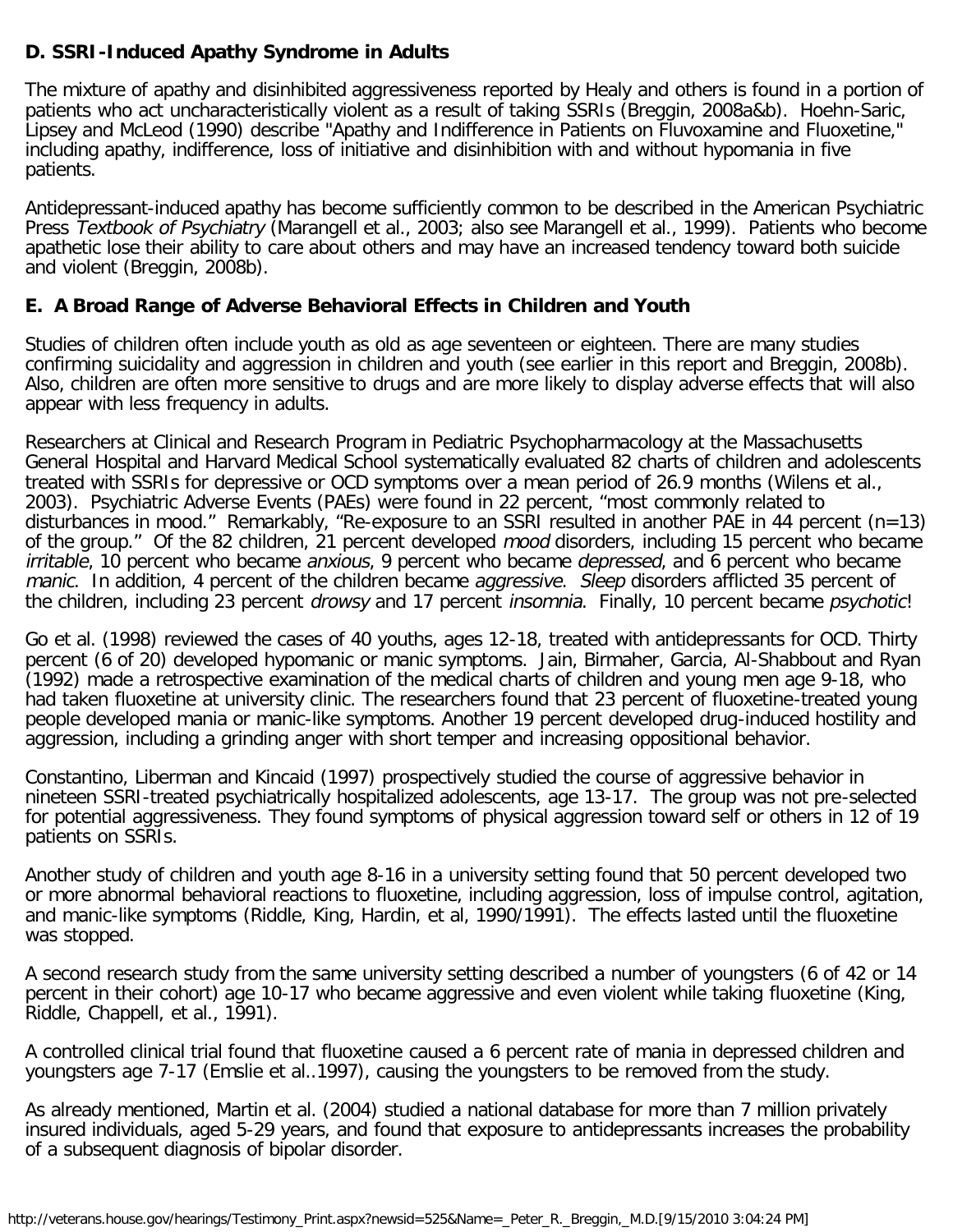In combination with the FDA's suicide warnings in regard to children, youth, and young adults, the studies in this section should lead to the discontinuation of antidepressants in the treatment of children and youth.

# **V. Determining Causation for Drug Research**

# **A. Bradford Hill Criteria for Causation**

The nine Bradford Hill criteria for causation (Reekum, et al., 2001; Bailey et al., 1994) were easily met by the FDA studies on antidepressant-induced pediatric suicidality as well by the great majority of studies reviewed in this report concerning antidepressant-induced suicidality, mania, aggression, and other behavioral disturbances both in children and in adults. The one exception was the Bradford Hill criterion called "Specificity," which is described by the authors as outmoded. Although not all of the criteria must be met to confirm causality, each of the studies do fulfill all or most of criteria, including Strength of the Association, Consistency of Evidence, Temporal Sequence, Biological Gradient, Biologic Rationale, Coherence, Experimental Evidence, and Analogous Evidence.

Although it is a rare occurrence in psychiatry, the research on antidepressant-induced suicidality and mania in children and adults even meet the most stringent and convincing Bradford Hill criteron—Experimental Evidence (Reekum, et al., 2001):

Experimental evidence is the most compelling evidence of causation. If it can be shown that experimentally (ideally randomly) inducing the causative agent consistently produces the outcome, at greater rates than in a nonexposed control sample, this is clear and compelling evidence of causation. However, it is obvious that such evidence will be rare in neuropsychiatry… P. 8

The capacity of controlled clinical trials to establish causality was confirmed in a discussion between FDA officials Russell Katz, MD, Director of Neurological Products, and Ralph Temple, MD, Director of Medical Policy, the Center for Drug Evaluation and Research. The verbal exchange took place during an FDA Advisory Committee Meeting (Joint Meeting of the Peripheral Nervous and Central Nervous System Drugs Advisory Committee… 2006, pp. 274 and 275). Katz and Temple agreed that when "controlled clinical trials" demonstrate a statistically significant difference from placebo, then "that is operationally defined as causality."

#### **B. Causation in Regard to the FDA Suicide Studies of Children and Youth**

The FDA-mandated review of all placebo-controlled antidepressant clinical trials for children, youth and young adults strongly established the causal relationship between the newer antidepressants and suicidality. Thomas Laughren, at the time the Director, Division of Psychiatric Products of the FDA, wrote, "The pediatric data presented at the September 2004 PDAC meeting represented the first systematic demonstration of a causal link" (Laughren, 2006, emphasis added). Cynthia Pfeffer (2007), a physician and consultant to the at the FDA meetings, stated in regard to the pediatric trials, "The committee concluded that a causal link exists between antidepressant treatment and pediatric suicidality…" (p. 844). Thomas Newman (2004), a physician and epidemiology on the FDA Advisory Committee further observed, "The fact that an association emerged from the meta-analysis with a P value of 0.00005, for an outcome that the sponsors of the trails [pharmaceutical companies] were not looking for, and presumably did not wish to find, was quite convincing" (p. 1598).

The FDA Advisory Committee voted 25-1 with 1 abstention for "Yes" in response to the question, "Do the suicidality data from these trials support the conclusion that any or all of these drugs increase the risk of suicidality in pediatric patients?" It then voted 27-0 that "we are unable to conclude that any single antidepressant agent is free of risk at this time" (Food and Drug Administration, 2004c, "Questions to the Committee," unnumbered).

Five members of the Advisory Committee wrote a review of the FDA's deliberations concerning antidepressant-induced suicidality in children and youth 0(up to age 18), and made clear that causation had been established (Leslie et al., 2005). They stated, "the causal link demonstrated in the FDA analyses therefore focused entirely on suicidal ideation and behavior" (p. 200) and that "there was an increased risk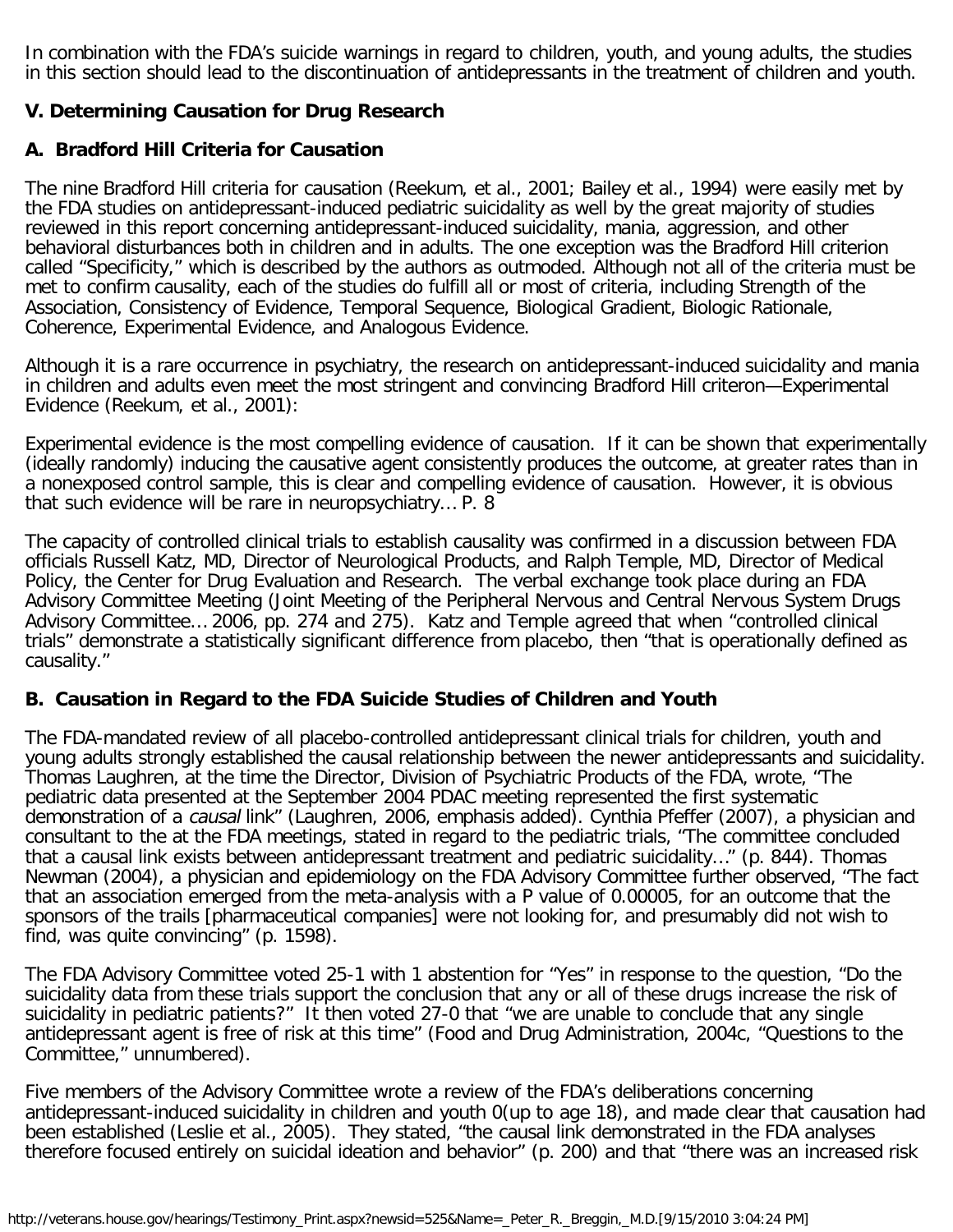for suicidality causally related to the use of the SSRIs and related antidepressants" (p. 200).

The FDA originally required the pharmaceutical companies to state in their antidepressant labels that "A causal role for antidepressants in inducing suicidality has been established in pediatric patients" (Food and Drug Administration, October 15, 2004b). Later this wording was modified to an "increased the risk," which is substantially the same. The FDA's definitive publication on its findings speaks directly of "the absolute increase in the risk of the event of interest due to treatment" (Hammad et al., 2006). The FDA report concluded, "when considering 100 treated patients, we might expect 1 to 3 patients to have an increase in suicidality beyond the risk that occurs with depression itself owing to short-term treatment with an antidepressant" (p. 336).

Under clinical conditions in the real world rather than in controlled clinical trials, the rates of suicidality would be would be much higher than those in the clinical trials. Controlled clinical trials education and inform the patients in detail, involve weekly monitoring, last no more than several weeks, avoid drug combinations, and exclude suicidal patients. In addition, they provide great hope and inspiration to the subjects and their families who seek to find a "new cure" for their emotional problems by participating in the experimental clinical trials (Breggin, 2008b). Because of these factors it is very rare for a patient to actually commit suicide during a trial, and none occurred in FDA's pediatric trials.

# **C. FDA Warnings for Children, Youth and All Adults**

We have seen that the FDA-approved labels for Zoloft and all other antidepressants contain elaborate warnings about medication-induced suicidality in children, youth and young adults, as well as warnings for a wide array of other symptoms including impulsivity, hostility, aggressiveness, and mania. The federal regulations that govern the warnings sections in drug labels dictate that the inclusion of these adverse reactions must be based on "reasonable evidence of a causal association with a drug." According to the Code of Federal Regulations (2008):

In accordance with Sec. Sec. 314.70 and 601.12 of this chapter, the labeling must be revised to include a warning about a clinically significant hazard as soon as there is reasonable evidence of a causal association with a drug; a causal relationship need not have been definitely established. P. 29

In a Talk Paper, the FDA confirmed that the array of stimulant-like or activation symptoms associated with the antidepressants was in fact caused by the drugs when it referred to "certain behaviors known to be associated with these drugs, such as anxiety, agitation, panic attacks, insomnia, irritability, hostility, impulsivity, akathisia (severe restlessness), hypomania, and mania…" (FDA, 2004d, p. 1, emphasis added).

This array of activation or stimulant-like symptoms is described in the antidepressant labels as occurring in children and adults. Consistent with this, the Talk Paper stated, "The agency is advising clinicians, patients, families and caregivers of adults and children that they should closely monitor all patients being place on therapy with these drugs for worsening depression and suicidal thinking, which can occur during the early period of treatment" (FDA, 2004d, p. 1, emphasis added).

# **VI. Case Examples**

# **A. Causation Established by Clinical Case Reports**

The pharmaceutical industry has attempted to discredit case reports as evidence for causation. However, case reports have led to most FDA changes in labels and to most withdrawals of psychiatric drugs from the market, and are a mainstay in the FDA for evaluating adverse drug reactions (Food and Drug Administration, 1993 & 1996; Government Accounting Office, 1990; Breggin, 2008b, pp. 263-269). The FDA itself described principles for determining causation from clinical reports (now called adverse event reports) in a table titled "Useful Factors for Assessing Causal Relationship Between Drug and Reported Adverse Event" (Food and Drug Administration, 1996, p. 6, emphasis added). Drawing on an international consensus meeting on the subject (Standardization of Definitions and Criteria of Causality Assessment of Adverse Drug Reactions, 1990), the FDA listed six potential criteria: chronology or temporal relationship,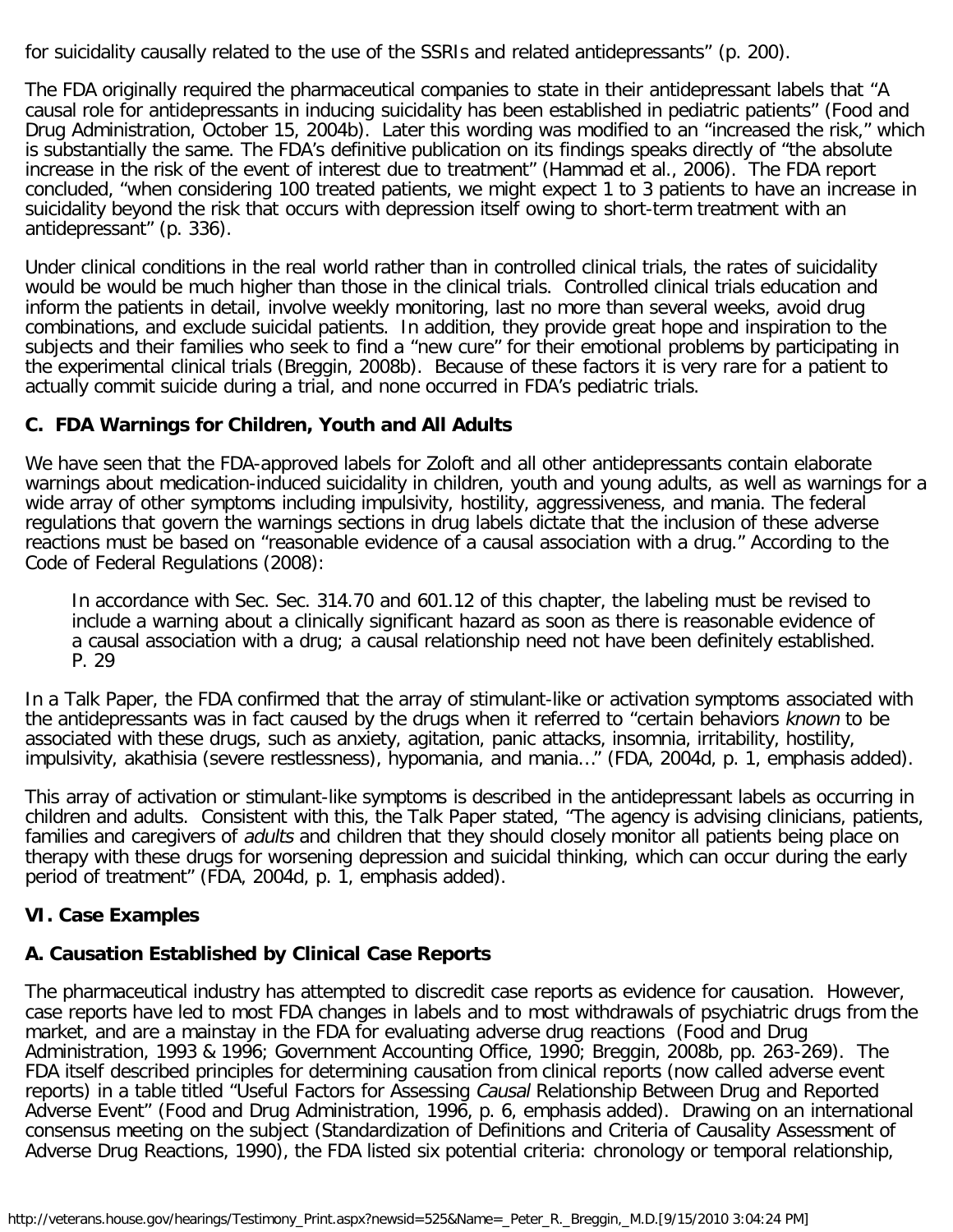course of event when agent stopped (dechallenge), known etiological roles of agents in regard to the event, response to readministration of the agent (rechallenge), laboratory test results, and "previously known toxicity of agent."

Because clinical trial, epidemiological and other research evidence is so strong in regard the antidepressantinduced mental and behavioral abnormalities, the following clinical cases are included mainly for illustrative purposes.

#### **B. Clinical Cases**

In my clinical and forensic practice I have evaluated more than fifty cases of violence, suicide, mania and crime induced by psychiatric medications, especially the newer antidepressants (Breggin, 2008a). In the cases that I reviewed, the suicidal, violent or criminal behaviors were unprecedented and seemed in retrospect to be very alien and inexplicable to the individuals. Recidivism was zero when the medications were stopped. In evaluating the cases, I interviewed surviving victims and their families and acquaintances. In all but one of the cases I had complete access to medical, educational, occupational and police records. In all cases I interviewed the individuals if they survived, as well as witnesses and family members. In many cases my expert reports lead to acquittal on the basis of involuntary intoxication, reduced charges, shortened sentences, or release from incarceration. Most of the cases were evaluated for legal purposes and some were clinical consultations or treatment cases.

As the patterns emerged from re-examining these cases, I was struck by the fact that victims of druginduced abnormal mental states and behavior almost never had an inkling that they were acting irrationally or that they were under the influence of their psychiatric drugs. This led me to formulate the concept of medication spellbinding (intoxication anosognosia)—the concept that psychoactive substances reduce the individual's capacity to appreciate mental and behavioral adverse reactions (Breggin, 2006, 2008a&b).

Case A: A gentle thirty-seven year old man with previously mild depressive symptoms and no history of violence became psychotic shortly after starting the SSRI antidepressant sertraline (Zoloft) and believed that his wife had been taken over by a dangerous alien from another world. In order to destroy the alien inside her, he undid her safety belt and drove their car into a barrier, nearly killing her. In a legal case in which I played no role, he was found Not Guilty by Reason of Insanity. Only after he began to recover over the subsequent weeks of psychiatric incarceration did he begin to suspect that medications might have caused his psychosis. He was released after several months of commitment to a mental hospital whereupon he was referred to me to gradually remove him from a cocktail of medications. He has done very well after more than a decade of drug-free follow-up.

Case B: Without using a disguise, a twenty-year old college man with no history of crime committed a series of eight knifepoint robberies of his local gas stations, including those he and his family frequented, and was easily identified and caught. He had been recently started on the SSRI antidepressant paroxetine (Paxil) which was continued during his trial and sentencing. He was allowed to return home briefly before serving a lengthy incarceration and immediately robbed another local gas station using an identical knife and the same automobile, and was easily apprehended. My report on the effects of Paxil on his behavior convinced the court to give him a considerably reduced sentence.

The above cases had manic features. In other cases, compulsive suicidal or violent behaviors developed without associated manic-like features.

Case C: A sixteen-year-old girl was begun on fluoxetine (Prozac) to relieve the stress associated with an undiagnosed gastrointestinal disorder. Although there were no serious conflicts in the family, shortly after starting on the fluoxetine, she began to feel intensely compelled to stab her mother in the back. As the urge peaked, she confessed her intentions to her mother, and completely recovered when removed from the antidepressant.

Case D: A thirty-eight year old highly responsible man with minimal symptoms of depression and no history of crime or violence was prescribed sertraline (Paxil). Within weeks the medication caused him to suffer from akathisia (extreme restlessness and agitation) and obsessive suicidality. He drove his car into a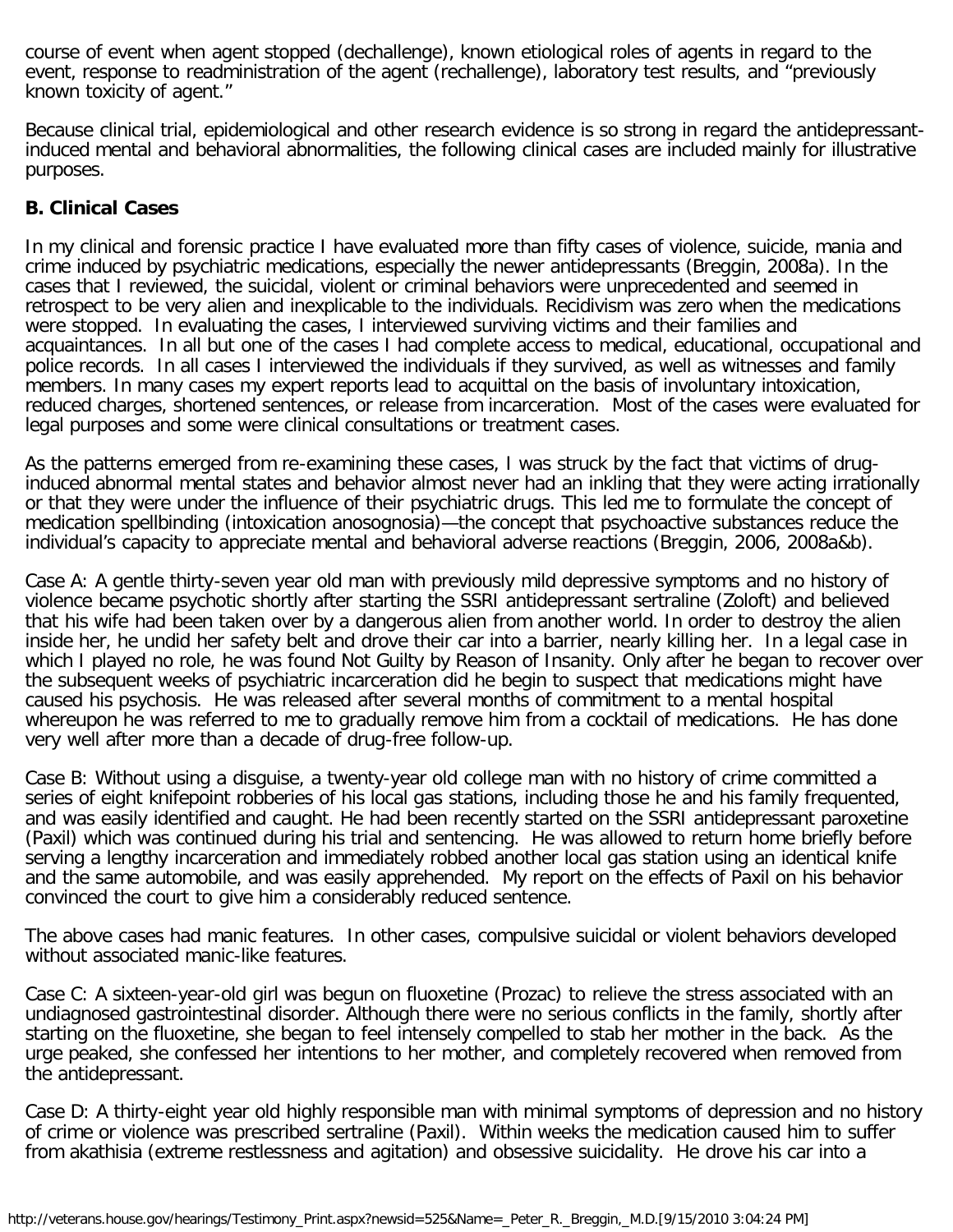policeman in order to knock him down to obtain his gun to shoot himself. The officer was seriously injured but with the help of a bystander he managed to subdue his assailant. After my expert report in the case, the police officer agreed that drugs must have caused the assault, and a plea agreement was reached that led to only a brief incarceration. On follow up he has done well for several years.

Familiarity with medication effects does not necessarily protect the individual from abnormal emotional and behavior reactions. In several of my cases (Breggin, 2008a), the victims of drug-induced abnormal behaviors were physicians.

Case E: A sophisticated psychiatrist with no history of violence gradually became manic while taking the SSRI antidepressant fluvoxamine (Luvox). He violently assaulted a female colleague with a tack hammer and then made a bizarre suicide attempt. He was convicted of assault and continued on the antidepressant in prison. He remained in a medication-induced mildly manic-like condition in prison and did not realize that the drug had caused his violent behavior until he was removed from it several months later. While still incarcerated, he asked me for a consultation to clarify what had occurred.

# **VII. Antidepressant-Induced Reactions that Result in Suicide and Violence**

The various antidepressant-induced clinical syndromes and reactions associated with suicide and violence have been reviewed elsewhere (e.g., Teicher et al., 1990, 1993; Breggin, 1993 and 2008a&b). Almost all are now described in the FDA-mandated label changes under **Clinical Worsening and Suicide Risk**, including the activation or stimulation spectrum of adverse drug effects: "the emergence of anxiety, agitation, panic attacks, insomnia, irritability, hostility, aggressiveness, impulsivity, akathisia (psychomotor restlessness), hypomania, mania, other unusual changes in behavior, worsening of depression, and suicidal ideation, especially early during antidepressant treatment and when the dose is adjusted up or down."

All of the above adverse reactions are associated with suicide and violence. The antidepressant labels confirm that these can occur when the drug is given for " both psychiatric and nonpsychiatric" purposes. In a study of patients treated with fluoxetine and paroxetine, and suffering from nothing more than learning disabilities, 31 percent suffered from stimulant symptoms including elevated mood, hyperactivity, overtalkativeness, agitation, and aggression (Biswas et al., 2001).

Individually, some of the causal syndromes or adverse reactions include: (1) anxiety and agitation with or without hyperactivity (akathisia); (2) worsening depression; (3) compulsive suicidality, (4) irritability, hostility, and aggressiveness, (5) apathy and indifference, (6) behavioral dyscontrol or impulsivity, and (7) mania and psychosis.

# **VIII. Lack of Efficacy**

It is relatively easy to prove that antidepressants frequently cause serious and even life-threatening harm, while it remains difficult to prove that they are helpful. In order to obtain FDA-approval, pharmaceutical companies cherry pick their studies in order to find two that show some effectiveness. However, when all adult controlled clinical trials, including the unsuccessful ones, are pooled in a meta-analysis, antidepressants do not prove effective (Kirsch et al., 2008; Moncrief and Kirsch, 2005). Meanwhile, studies of children and youth almost uniformly fail to show effectiveness (Whittington et al., 2004, ages 5-18; Jureidini et al., 2004, Tonkin and Jureidini, 2005; studies reviewed in Breggin, 2008b).

# **IX. Conclusion**

There is overwhelming evidence that the SSRIs and other stimulating antidepressants cause suicidality and aggression in children and adults of all ages. The evidence suggests that young adults aged 18-24 (the age of many soldiers) are especially at risk for antidepressant-induced suicidality. There is a strong probability that the increasing suicide rates among active duty soldiers are in part caused or exacerbated by the widespread prescription of antidepressant medication. In addition, antidepressants frequently cause maniclike reactions, including loss of impulse control and violence, posing potentially grave risks among military personnel. Little will be lost and much will be gained by stopping the prescription of antidepressants to military personnel. The military should rely upon the psychological and educational programs that are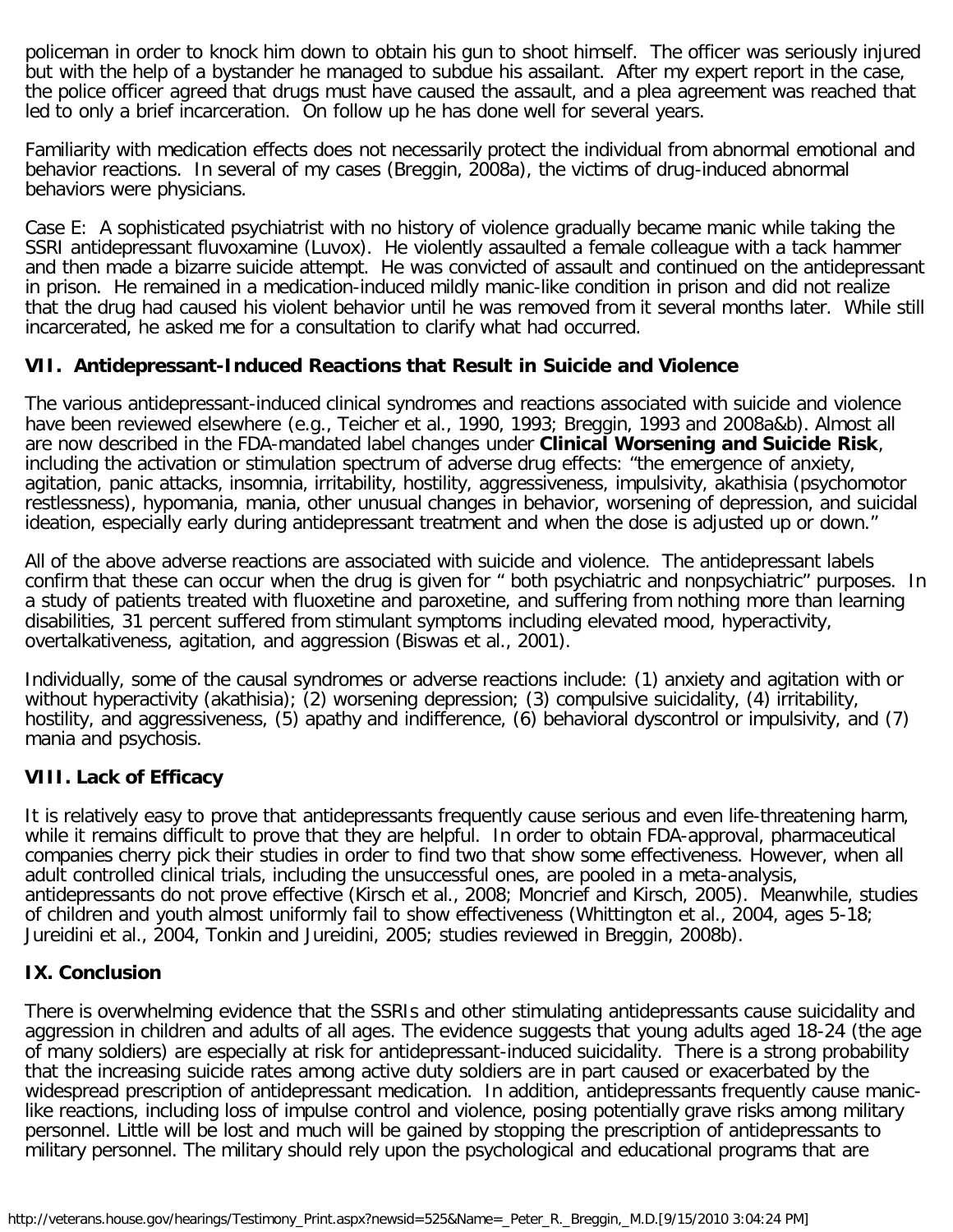currently under development for preventing suicide and ameliorating other psychiatric disorders among service members. Antidepressants should be avoided in the treatment of military personnel.

#### **X. Bibliography**

American Psychiatric Association. (2000). Diagnostic and statistical manual of mental disorders, fourth edition, text revision [DSM-IV-TR]. Washington, DC: American Psychiatric Association.

Aursnes, I., Tvete, I., Gassemyr, J & Natvig, G. (2005). Suicide attempts in clinical trials with paroxetine randomized against placebo. BMC Medicine, 3, 1-5.

Bailey, L., Gordis, L. & Green, M. (1994). Reference quide on epidemiology. In Federal Judicial Center's reference manual on scientific evidence (pp. 122-179). St. Paul, MN. West.

Biswas A, Bhaumik, S., and Branford, D. (2001). Treatment-emergent behavioural side effects with selective serotonin re-uptake inhibitors in adults with learning disabilities. Human Psychopharmacology, 16, 133-137.

Breggin, P. (2003). Suicidality, violence and mania caused by selective serotonin reuptake inhibitors (SSRIs): A review and analysis. Ethical Human Sciences and Services, 5, 225-246.

Breggin, P. (2006). Intoxication anosognosia: The spellbinding effect of psychiatric drugs. Ethical Human Psychology and Psychiatry, 8, 201-215, 2006. Simultaneously published in the International Journal of Risk and Safety and Medicine, 19, 3-15, 2007.

Breggin, P. (2008a) Medication Madness: The Role of Psychiatric Drugs in Cases of Violence, Suicide, and Crime. New York: St. Martin's Press.

Breggin, P. (2008b). Brain-Disabling Treatments in Psychiatry: Drugs, Electroshock and the Psychopharmaceutical Complex, Second Edition. New York: Springer Publishing Company).

Breggin, P. (2009, May 2). Does psychiatric medication increase the risk and prevalence of suicide? Paper presented at The 17<sup>th</sup> Annual International Military & Combat Stress Conference, Los Angeles, California.

Breggin, P. and Breggin, G. (2004). Talking Back to Prozac. New York: St. Martin's Press.

Code of Federal Regulations, Title 21, Volume 4, **[21CFR201.57]** Warnings and precautions. Revised as of April 1, 2008, From the U.S. Government Printing Office via GPO Access.

Constantino, J., Liberman, M., & Kincaid, M. (1997). Effects of serotonin reuptake inhibitors on aggressive behavior in psychiatric hospitalized adolescents: Results of an open trial. Journal of Child and Adolescent Psychopharmacology, 7, 31–44.

Donovan, S., Clayton, A., Beeharry, M. Jones, S., Kirk, C., Waters, K., Gardner, Faulding. D. & Madeley, R. (2000). Deliberate self-harm and antidepressant drugs: Investigationble link, British Journal of Psychiatry 177, 551–556.

Donovan, S., Kelleher, M., Lambourn, J. and Foster, T. (1999). The occurrence of suicide following the prescription of antidepressant drugs, Archives of Suicide Research, 5**,** 181–192.

Ebert, D., Albert, R., May, A., Merz, A., Murata, H., Stosiek, I., and Zahner, B. (1997). The serotonin syndrome and psychosis-like side effects of fluvoxamine in clinical use—An estimation of incidence. European Neuro-Pharmacology, 7, 71-74.

Emslie, G.J., Rush, A.J., Weinberg, W.A., Kowatch, R.A., Hughes, C.W., Carmody, T. and Rintelmann, J. (1997). A double-blind, randomized, placebo-controlled trial of fluoxetine in children and adolescents with depression. Archives of General Psychiatry, 54, 1031-1037.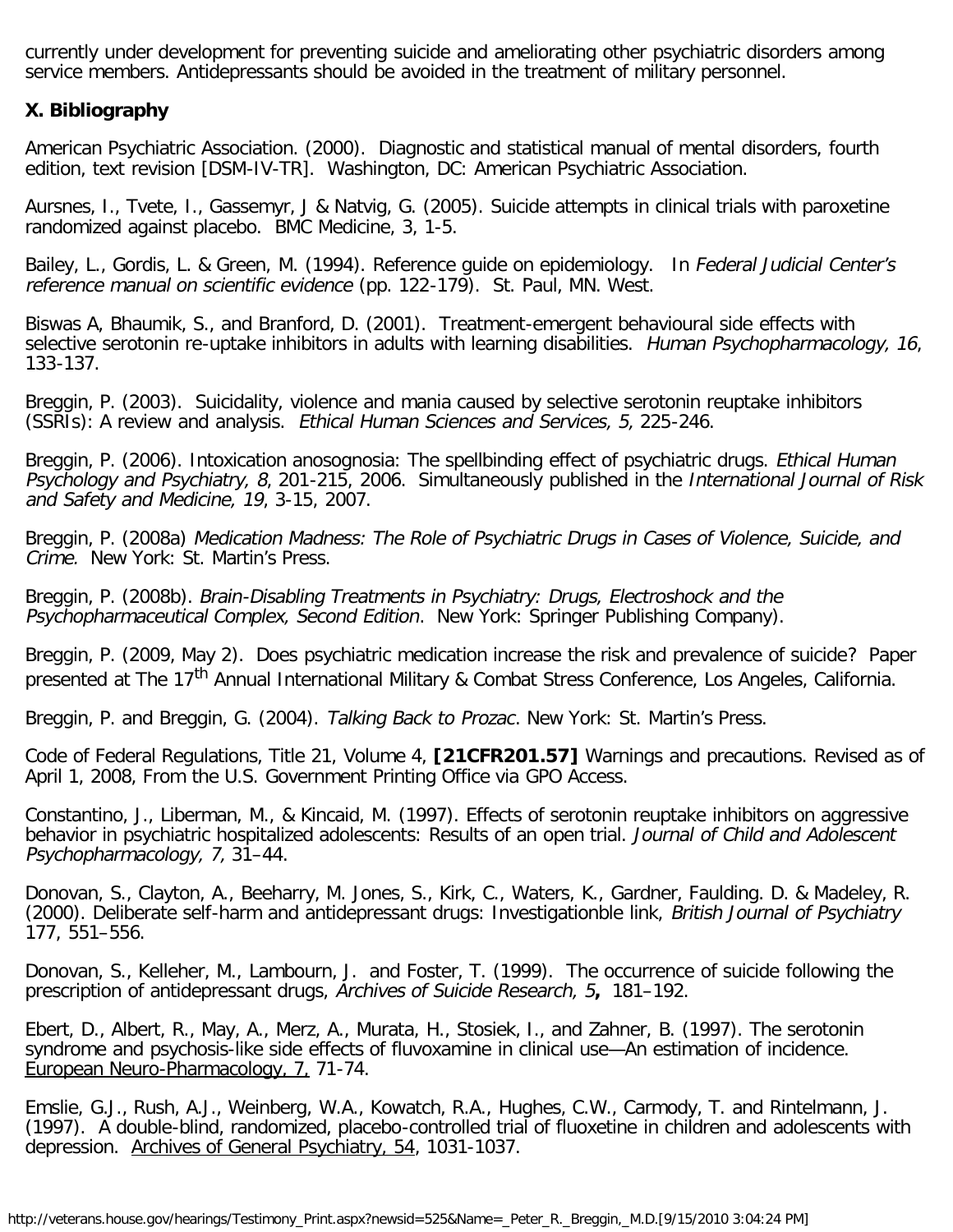Fergusson, D., Doucette, S, Glass, Kathleen, Shapiro, Stan, Healy, David, Hebert, Paul and Hutton, Brian. (2005, February 13). BMJ, 330, 396-403.

Fisher, S., Kent, T. and Bryant, S. (1995). Postmarketing surveillance by patient self-monitoring: Preliminary data for sertraline versus fluoxetine, Journal of Clinical Psychiatry 56**,** 288–296.

Fisher, S. Bryant, S. and Kent, T. (1993). Postmarketing surveillance by patient self-monitoring: Trazodone versus fluoxetine, Journal of Clinical Psychopharmacology 13**,** 235–242.

Food and Drug Administration (FDA). (1993, September). Monitoring adverse drug reactions: The FDA's new MEDWatch Program. Rockville, Maryland.

Food and Drug Administration (FDA). (1996, June. The clinical impact of adverse event reporting. Rockville, Maryland: Center for Drug Evaluation and Research.

Food and Drug Administration (FDA). (2004a, October 15). FDA Public Health Advisory. Suicidality in children and adolescents being treated with antidepressant medication. Rockville, Maryland, www.fda.gov.

Food and Drug Administration (FDA). (2004b, October 15). Label change request letter for antidepressant medications. www.fda.gov.

Food and Drug Administration (FDA). (2004c, September 13-14). Summary minutes of the CDER Psychopharmacologic Drugs Advisory Committee and the FDA Pediatric Advisory Committee. Center for Drug Evaluation and Research. Rockville, Maryland. Unnumbered pages.

Food and Drug Administration (FDA). (2004d, March 22). FDA issues Public Health Advisory on cautions for use of antidepressants in adults and children. Rockville, Maryland. www.fda.gov.

Frankenfield, D., Baker, S. Lange, W., Caplan, Y. & Smialek, J. (1994). Fluoxetine and violent death in Maryland, Forensic Science International 64, 107–117.

Ghaemi, S., Boiman, E., & Goodwin, F. (2002). Diagnosing bipolar disorder and the effect of antidepressants: A naturalistic study. Journal of Clinical Psychiatry, 61, 804–808.

GlaxoSmithKline (2006, May). Dear Healthcare Professional: Important Prescribing Information [regarding Paxil-induced suicidality]. Philadelphia, Pennsylvania: GSK.

Go, F., Malley, E., Birmaher, B., & Rosenberg, D. (1998). Manic behaviors associated with fluoxetine in three 12–18-year-olds with obsessive-compulsive disorder. Journal of Child and Adolescent Psychopharmacology, 8, 73–80.

Government Accounting Office. (1990, April). FDA drug review: Postapproval risks 1976-1985 (Report to the Chairman No. GAO/PEMD900-15). Washington, DC: Subcommittee on Human Resources and Intergovernmental Relations.

Grewal, R. (2008, August 14) Email from Renmeet Grewal, Regulatory Project Manager, Division of Psychiatric Products, Center for Drug Evaluation and Research, Office of Drug Evaluation, Food and Drug Administration to Donald Farber, attorney, San Rafael, California.

Hammad, T. (2004, September 13). Results of analysis of suicidality in pediatric trials in newer antidepressants. Delivered at the Center for Drug Evaluation and Research. Joint meeting of the CDER Psychopharmacologic Drugs Advisory Committee and the FDA Pediatric Advisory Committee. Bethesda, Maryland.

Harding, C., & Zahniser, J. (1994). Empirical correction of seven myths about schizophrenia with implications for treatment. Acta Psychiatrica Scandinavica, 90(Suppl. 384), 140–146.

Health Canada Online. (2004, June 3). Advisory: Health Canada advises Canadians of stronger warnings for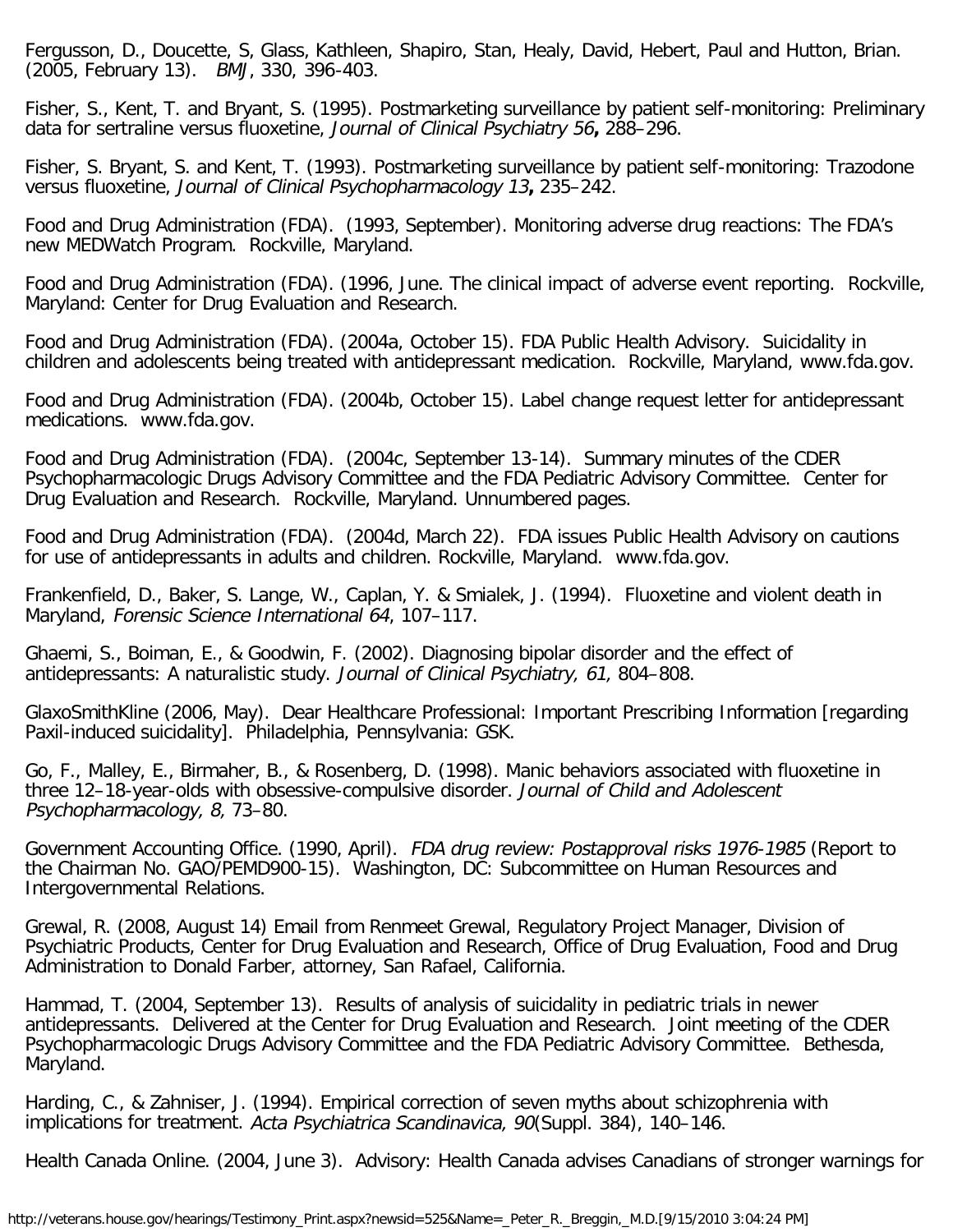SSRIs and other newer antidepressants. www.hc-sc.ca/English/protection/warnings/2004/2004\_31.htm.

Healy, D. (2000). Emergence of antidepressant induced suicidality. Primary Care Psychiatry, 6, 23-28.

Healy, D., Herxheimer, A., & Menkes, D. (2006). Antidepressants and violence: Problems at the interface of medicine and law. PloS Medicine, 3, 1478-1487.

Healy, D. and Whitaker, C. (2003). Antidepressants and suicide: Risk-benefit conundrums. Journal of Psychiatry and Neuroscience 28, 331-339.

Howland, R. (1996). Induction of mania with serotonin reuptake inhibitors. Journal of Clinical Psychopharmacology, 16, 425-427.

Henry, C., Sorbara, F., Lacoste, J., Gindre, C., & Leboyer, M. (2001). Antidepressant-induced mania in bipolar patients: Identification of risk factors. Journal of Clinical Psychiatry, 62, 249–255.

Hoehn-Saric, R., Lipsey, J., & McLeod, D. (1990). Apathy and indifference in patients on fluvoxamine and fluoxetine. Journal of Clinical Psychopharmacology, 10, 343–345.

Jain, J., Birmaher, B., Garcia, M., Al-Shabbout, M. and Ryan, N. (1992). Fluoxetine in children and adolescents with mood disorders: A chart review of efficacy and adverse reactions. Journal of Child and Adolescent Psychopharmacology, 2, 259-265.

Jick, S., A. Dean, A. & Jick, H. (1995). Antidepressants and suicide, British Medical Journal 310, 215–218.

Joint Meeting of the Peripheral Nervous System Drugs Advisory Committee (PCNS) and the Pharmacologic Drugs Advisory Committee (PDAC) (2008, July 10). Minutes. Food and Drug Administration, Center for Drug Evaluation and Research. Rockville, Maryland.

Jureidini, J., Doecke, C., Mansfield, P., Haby, M., Menkes, D., and Tonkin A. Efficacy and safety of antidepressants for children and adolescents. (2004). British Medical Journal 328: 879-883.

Jurrlink, D., Mamdani, M., Kopp, A., & Redeimeier, D. (2006). The risk of suicide with selective serotonin reuptake inhibitors in the elderly. American Journal of Psychiatry, 163, 813-821.

King, R. A., Riddle, M. A., Chappell, P. B., Hardin, M. T., Anderson, G. M., Lombroso, P., et al. (1991). Emergence of self-destructive phenomena in children and adolescents during fluoxetine treatment. Journal of the American Academy of Child and Adolescent Psychiatry, 30, 179-186.

Kirsch, I., Deacon, B. J., Huedo-Medina, T. B., Scoboria, A., Moore, T. J., & Johnson, B. T. (2008). Initial severity and antidepressant benefits: a meta-analysis of data submitted to the food and drug administration. PLoS Medicine, 5(2), e45 EP

Laughren, T. (2006, November 16). Overview for December 13 meeting of Psychopharmacology Drugs Advisory Committee (PDAC) (Memo from the Director, Division of Psychiatric Products to Members of PDAC). Rockville, Maryland

Leslie, L., Newman, T., Chesney, J., and Perrin, J. (2005). The Food and Drug Administration's deliberations on antidepressant use in pediatric patients. Pediatrics, 116, 195-204.

Levy, D., Kimhi, R., Barak, Y., Aviv, A., & Elizur, A. (1998). Antidepressant-associated mania: A study of anxiety disorder patients. Psychopharmacology, 136, 243–246.

Ljung, R., Bjorkenstam, C., and Bjorkenstam, E. (2008). Ethic differences in antidepressant treatment preceding suicide in Sweden. Psychiatric Services, 59, 116-117.

Lorge, E. (2008, January 31). Army responds to rising suicide rates. http://www.army.mil/ news/2008/01/31/7222-army-responds-to-rising-suicide-rates. Retrieved February 9, 2010.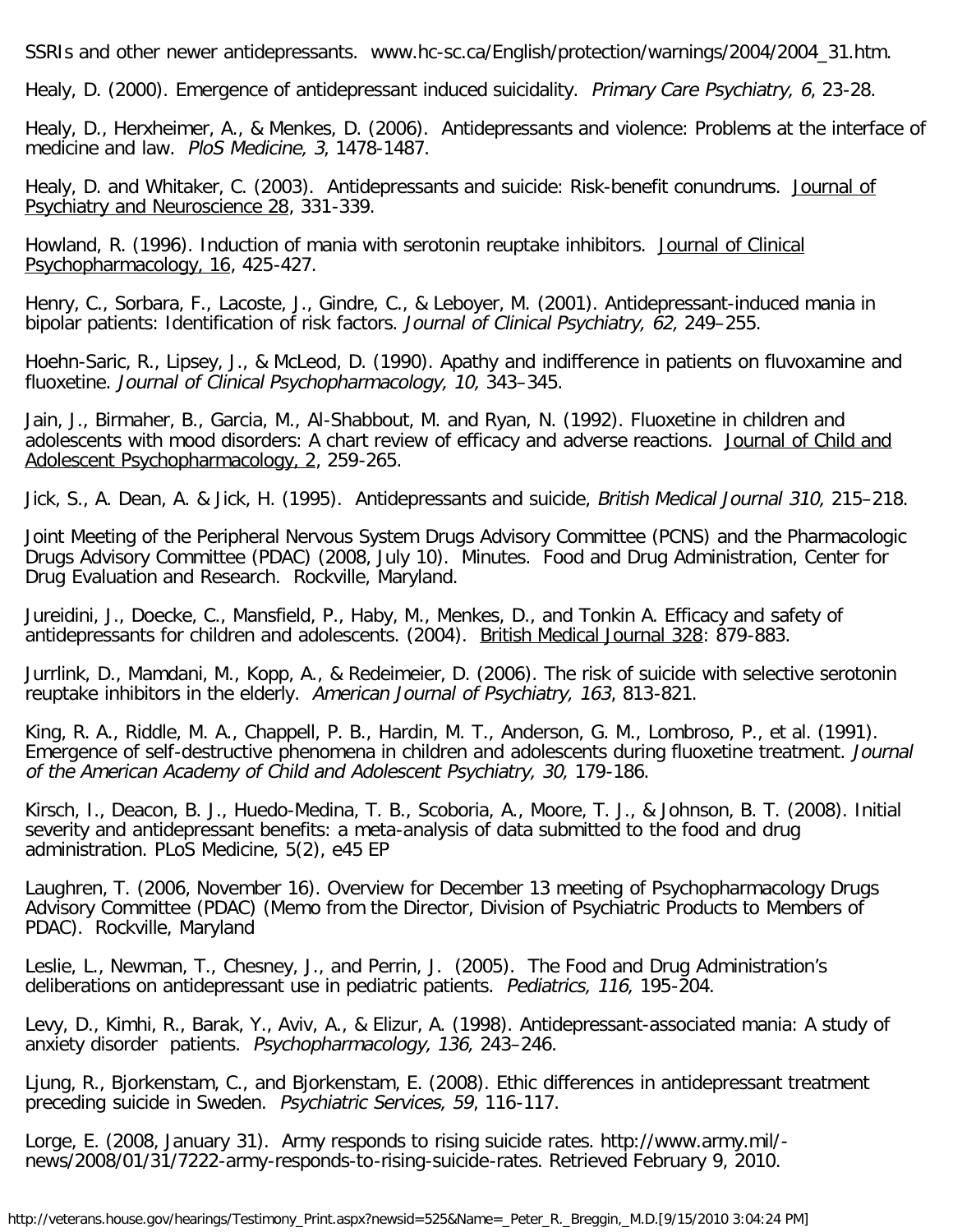Marangell, L., Yudofsky, S. and Silver, J. (1999). Psychopharmacology and electroconvulsive therapy. Chapter 27 in Hales, R., Yudofsky, S. and Talbott, J. (Eds.). The American Psychiatric Press Textbook of Psychiatry (pp. 1025-1132). Washington, DC: American Psychiatric Press.

Marangell, L., Silver, J., Goff, D., & Yudofsky, S. (2003). Pharmacology and electroconvulsive therapy. In R. Hales & S. Yudofsky (Eds.), The American Psychiatric Publishing textbook of clinical psychiatry (4th ed., pp. 1047–1149). Washington, DC: American Psychiatric Press.

Martin, A., Young, C., Leckman, J., Mukonoweshuro, C., Rosenheck, R., & Leslie, D. (2004). Age effects on antidepressant-induced manic conversion. Archives of Pediatric and Adolescent Medicine, 158, 773–780.

Moncrieff, J. and Kirsch, I. (2005). Efficacy of antidepressants in adults. BMJ, 331, 155-157.

Newman, A black-box warning for antidepressants in children? New England Journal of Medicine, 351, 1595-1598.

Olfson, M., Marcus, S., and Shaffer, D. (2006). Antidepressant drug therapy and suicide in severe depressed children and adults. Archives of General Psychiatry, 63, 865-872.

Pfeffer, C. (2007). Editorial: The FDA pediatric advisories and changes in diagnosis and treatment of pediatric depression. American Journal of Psychiatry, 164, 843-846.

Pfizer Canada Inc. (2004, May 26). Stronger WARNING for SSRIs and other new antidepressants regarding the potential for behavioral and emotional changes including risk of self harm. www.hc-sc.gc.ca/hpfbdgpsa/tpd-dpt/Zoloft

Preda, A., MacLean, R., Mazure, C., and Bowers, M. (2001). Antidepressant-associated mania and psychosis resulting in psychiatric admission. Journal of Clinical Psychiatry, 62, 30-33.

Raja, M, Azzoni, A., Koukopoulos, A. (2009). Psychopharmacological treatment before suicide attempt among patients admitted to a psychiatric intensive care unit. Journal of Affective Disorders, 113, 37-44.

Riddle, M., King, R., Hardin, M., Scahill, L., Ort, S., Chappell, P., et al. (1990–1991). Behavioral side effects of fluoxetine in children and adolescents. Journal of Child and Adolescent Psychopharmacology, 1,193–198.

Standardization of definitions and criteria of causality assessment of adverse drug reactions: Drug-induced liver disorders: Report of an international consensus meeting. International Journal of Clinical Pharmacology, Therapy and Toxicology, 28, 317-322.

Teicher, M., Glod, C., & Cole, J. (1990, February). Emergence of intense suicidal preoccupations during fluoxetine treatment. American Journal of Psychiatry, 147, 207-210.

Teicher, M., Glod, C., & Cole, J. (1993). Antidepressant drugs and the emergence of suicidal tendencies. Drug Safety, 8(3), 186-212.

Thompson, M. (2009, June 5). America's Medicated Army. Time. http://www.time.com/time/nation/article/0,8599,1811858,00.html. Retrieved February 9, 2010.

Tonkin, A, and Jureidini, J. (2005). Editorial: Wishful thinking: Antidepressant drugs in childhood depression. British Journal of Psychiatry,187, 304-305.

Valenstein, M., Kim, H., Ganoczy, D., McCarthy, J., Zivin, K., Austin, K., Hoggatt, K., Eisenberg, D., Piette, J, Blow, F., and Olfson, M. (2009). Higher-risk periods of suicide among VA patients receiving depression treatment: Prioritizing suicide prevention efforts. Journal of Affective Disorders, 112, 50-58.

van Reekum, R., Streiner, D., Conn, D. (2001). Applying Bradford Hill's criteria for causation to neuropsychiatry. Journal of Neuropsychiatry and Clinical Science, 13, 318-325.